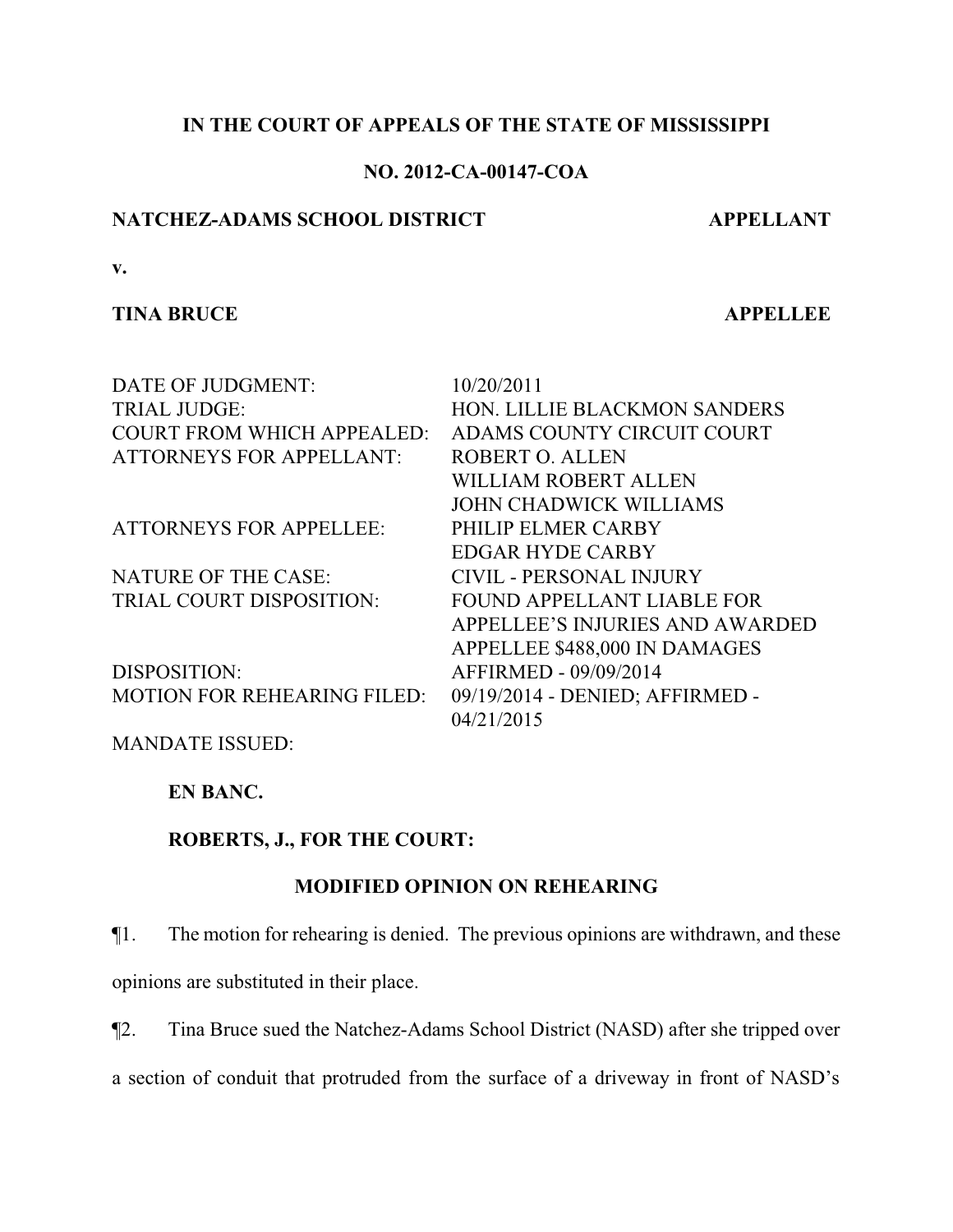administrative building. After a bench trial, the Adams CountyCircuit Court awarded Bruce \$488,000 in damages. NASD appeals. According to NASD, it is immune to Bruce's claim under either the discretionary-function exemption or the dangerous-condition exemption of the Mississippi Tort Claims Act (MTCA). Finding no error, we affirm.

#### **FACTS AND PROCEDURAL HISTORY**

¶3. In July 2008, Bruce visited NASD's administrative building in Natchez, Mississippi, to deliver a job application. As Bruce was walking across the concrete driveway in front of the administrative building, she tripped over a section of conduit that protruded more than an inch above the driveway's surface. At trial, Bruce testified that she had two bulging discs in her back and leg pain as a result of her fall. She attempted to alleviate her injuries through physical therapy and pain management. When those remedies produced unsatisfactory results, she underwent spinal surgery. Her necessary medical expenses exceeded \$143,000. The circuit court noted that Bruce will have to walk with a cane for the rest of her life. The circuit court further noted that Bruce was permanently impaired and has functional limitations and "work restrictions." Additionally the circuit court stated that Bruce "has endured pain and suffering and will continue to do so for the rest of her life" and "[h]er family life is altered."

¶4. The protruding conduit that caused Bruce's fall contained the power supply to a lit sign and architectural lighting in front of the administrative building. NASD had intended for the conduit to be recessed into an expansion joint in the driveway. But due to the length of the conduit, the pitch of the surface of the driveway, and continued vehicular traffic, the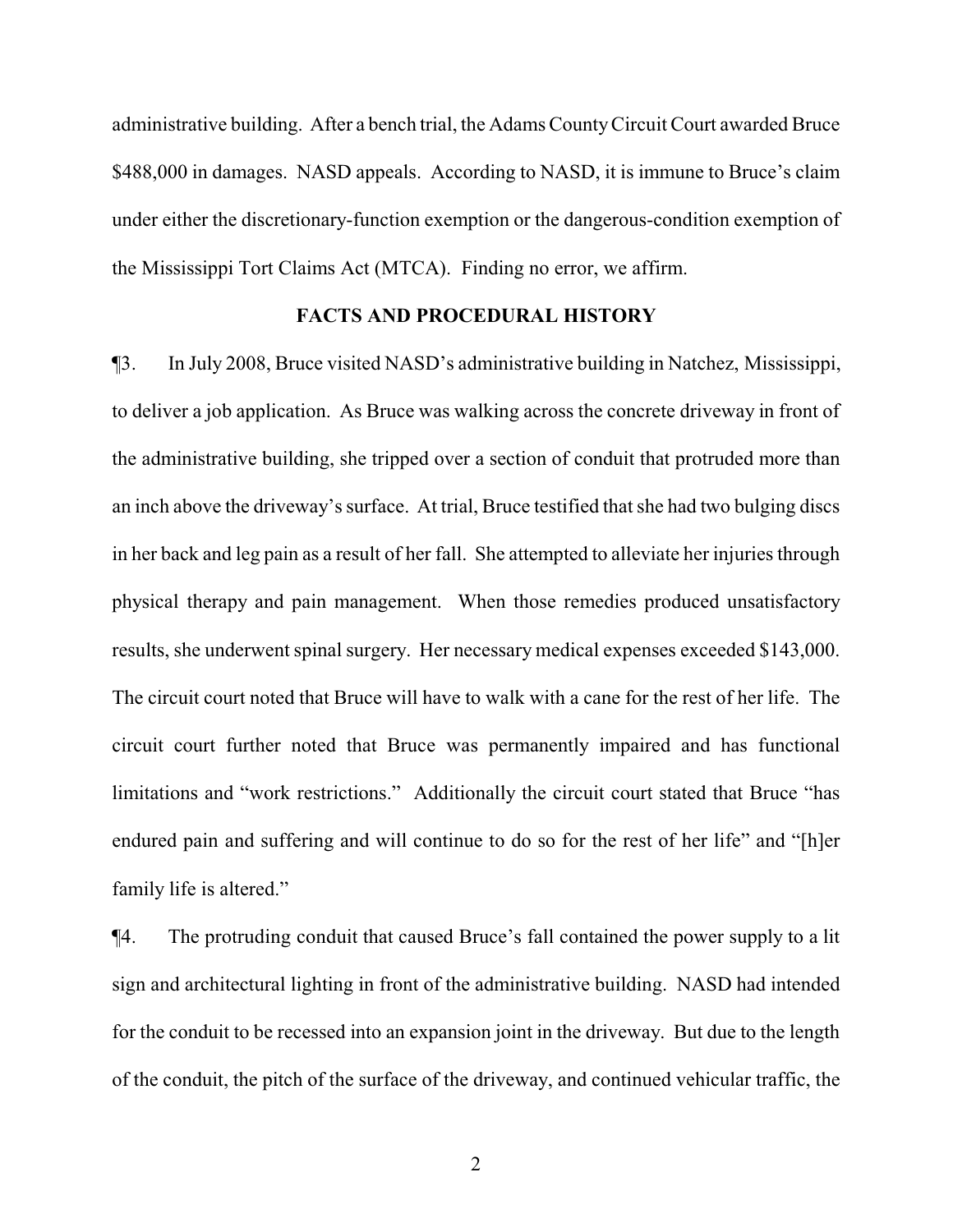conduit tended to rise above the driveway.

¶5. Before Bruce tripped over the conduit, NASD had attempted to prevent the conduit from protruding above the surface of the driveway. Dr. Wayne Barnett, the former director of operations for NASD, testified that the conduit was a "slip, trip, and fall hazard," so he "got the ball rolling to get it fixed." Willie Ellis, an electrician for NASD, attempted to prevent the conduit from protruding above the surface of the driveway by drilling a "spike" into the driveway and then bending it over the conduit to hold it in place. Dr. Barnett inspected Ellis's work and became satisfied that the conduit was no longer a trip hazard. However, Dr. Barnett also testified that he did not check on the conduit after his initial inspection to determine whether the "spike" wasstill preventing the conduit from protruding above the surface of the driveway. Over time, the conduit became dislodged from the "spike" and again protruded approximately two inches above the surface of the driveway.

¶6. NASD employees Isaac King and Jimmy Wilson testified that the conduit made a rattling noise when a car drove over it. They also noticed that the conduit was protruding above the surface of the driveway. They told NASD maintenance supervisor Demestra Winding about the protruding conduit at least once before Bruce fell.

¶7. As previously mentioned, NASD argued that it was entitled to immunity under the discretionary-function-exemption and the dangerous-condition-exemption provisions of the MTCA. The circuit court disagreed and awarded Bruce \$488,000 in damages. NASD appeals.

## **ANALYSIS**

3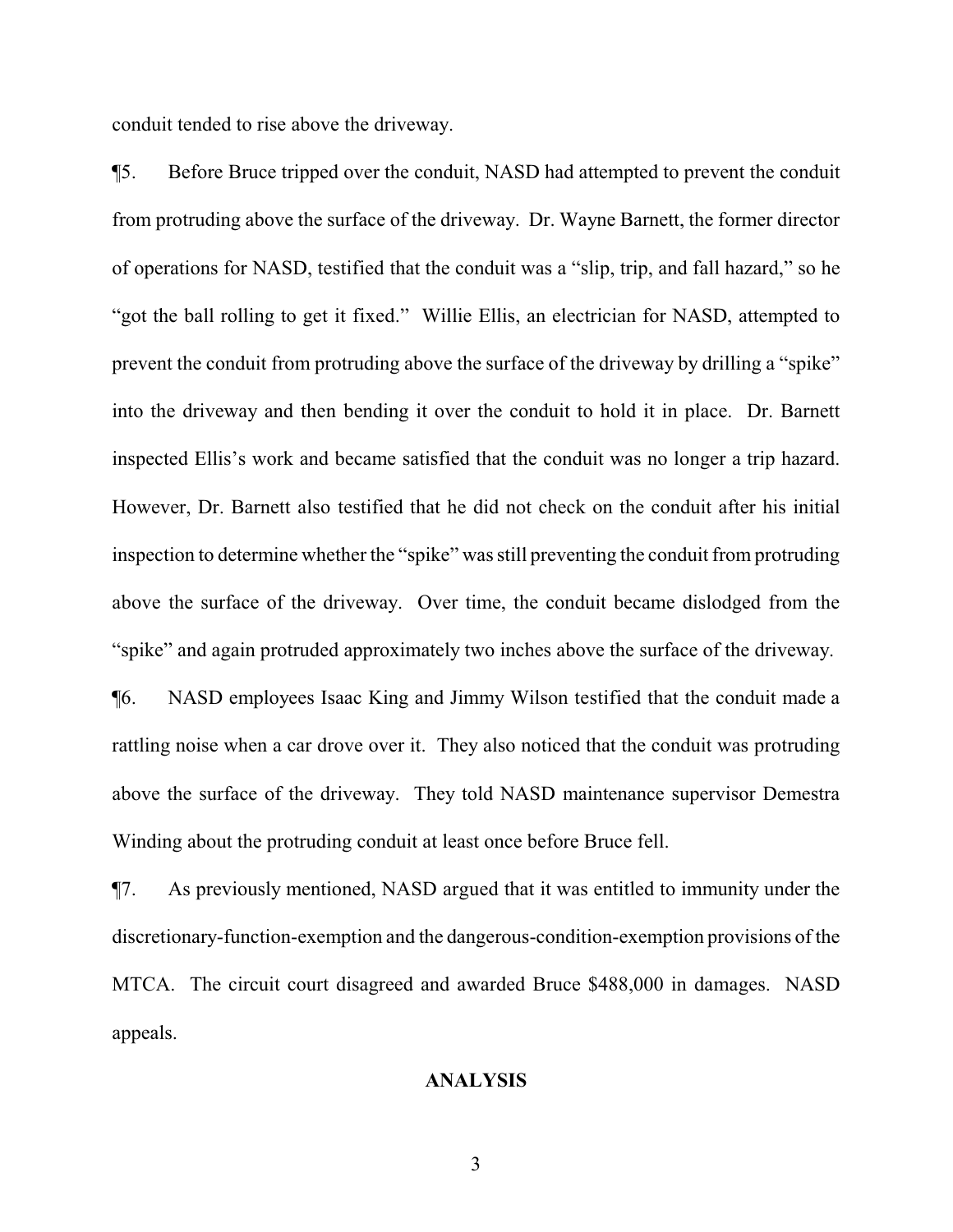#### I. DISCRETIONARY-FUNCTION EXEMPTION

¶8. NASD argues that it was entitled to immunity under the discretionary-function exemption of the MTCA. In the context of a lawsuit alleging that a governmental entity is liable for negligence, the MTCA is a plaintiff's exclusive remedy. *S. Cent. Reg'l Med. Ctr. v. Guffy*, 930 So. 2d 1252, 1255 (¶7) (Miss. 2006). "Questions concerning the application of the MTCA are reviewed de novo." *Miss. Dep't of Pub. Safety v. Durn*, 861 So. 2d 990, 994 (¶7) (Miss. 2003). "Immunity is a question of law." *Id*. However, we will not disturb the circuit court's factual findings if there is substantial credible evidence to support them. *City of Natchez v. Jackson*, 941 So. 2d 865, 869 (¶9) (Miss. Ct. App. 2006).

¶9. The discretionary-function exemption is set forth in Mississippi Code Annotated section  $11-46-9(1)(d)$  (Rev. 2012), which provides:

A governmental entity and its employees acting within the course and scope of their employment or duties shall not be liable for any claim . . . [b]ased upon the exercise or performance or the failure to exercise or perform a discretionary function or duty on the part of a governmental entity or employee thereof, whether or not the discretion be abused.

"A duty is discretionary when it is not imposed by law and depends upon the judgment or choice of the government entity or its employee." *Miss. Transp. Comm'n v. Montgomery*, 80 So. 3d 789, 795 (¶19) (Miss. 2012). "A duty is ministerial if it is positively imposed by law and required to be performed at a specific time and place, removing an officer's or entity's choice or judgment." *Id*.

¶10. In a recent opinion, the Mississippi Supreme Court significantly changed the manner in which we are to analyze questions regarding the discretionary-function exemption to the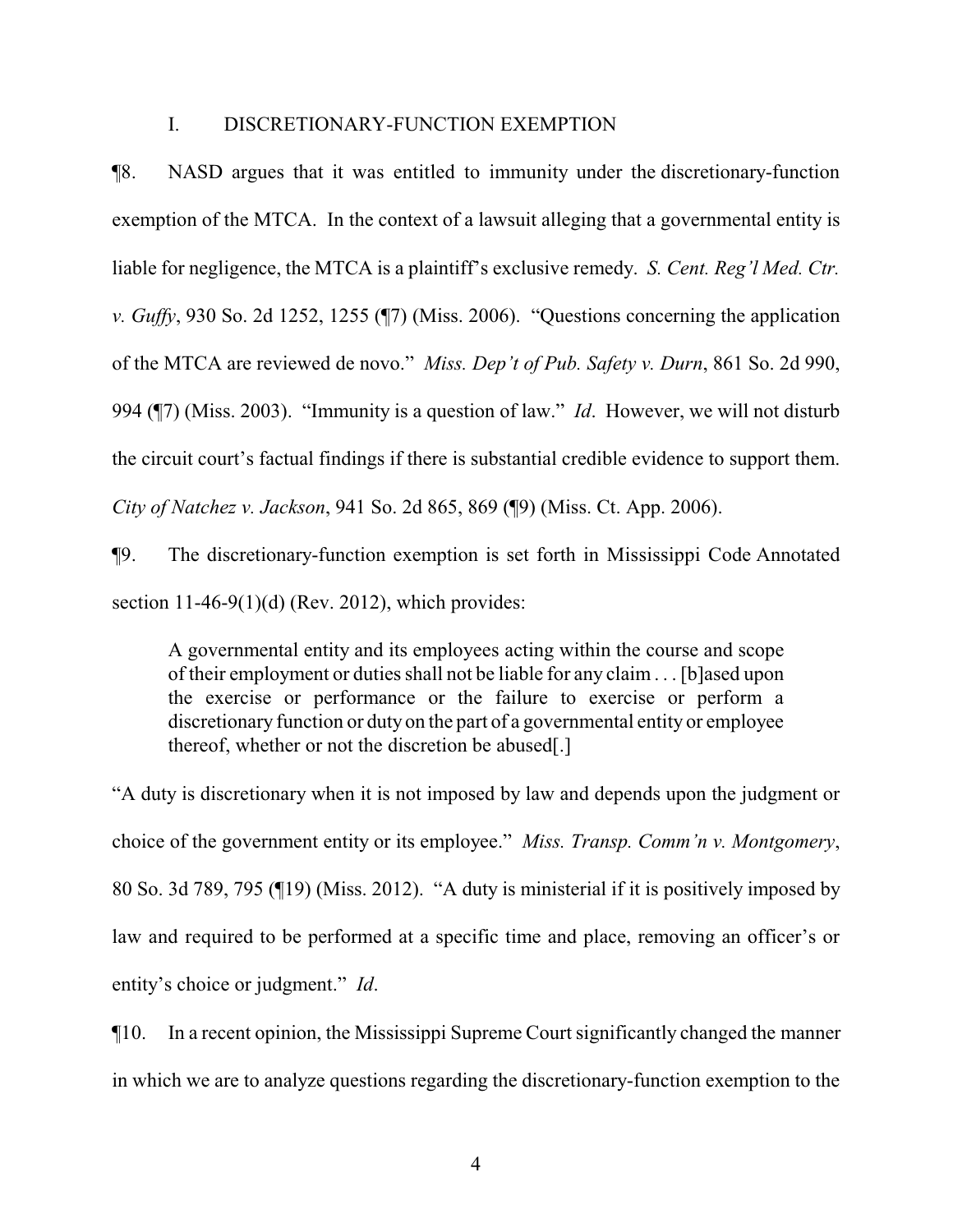MTCA. Overruling nine prior decisions, the supreme court held that "[i]t is the function of a governmental entity – not the acts performed in order to achieve that function – to which immunity does or does not ascribe under the MTCA." *Little v. Miss. Dep't of Transp.*, 129 So. 3d 132, 138 (¶10) (Miss. 2013). In other words, we are required to "look at the *function* performed – not the *acts* that are committed in furtherance of that function – to determine whether immunity exists." *Id*. at 136 (¶8). In *Little*, the function at issue was the Mississippi Department of Transportation's statutory obligation to maintain and repair state highways. *Id.* at 134 ( $\mathbb{Z}$ ). The applicable statute in *Little* provides:

It shall be the duty of the state highway commission to have the state highway department maintain all highways which have been or which may be hereafter taken over by the state highway department for maintenance in such a way as to afford convenient, comfortable, and economic use thereof by the public at all times. To this end it shall be the duty of the director, subject to the rules, regulations[,] and orders of the commission as spread on its minutes, to organize an adequate and continuous patrol for the maintenance, repair, and inspection of all of the state-maintained state highway system, so that [the] highways may be kept under proper maintenance and repair at all times.

Miss. Code Ann. § 65-1-65 (Rev. 2012). The supreme court held that because the Department had a statutory duty "to maintain and repair state highways, that duty – and all acts in furtherance of that duty – are ministerial unless . . . another statute makes a particular act discretionary." *Little*, 129 So. 3d at 138 (¶11). As a result, the supreme court concluded that "[t]he Department [was] not entitled to discretionary-function immunity for failure to properly maintain and repair highways because that function is ministerial." *Id*.

¶11. NASD argues that it had no statutory duty to remedy the exposed conduit. It reasons that it could use its judgment in determining when and how to alleviate the protruding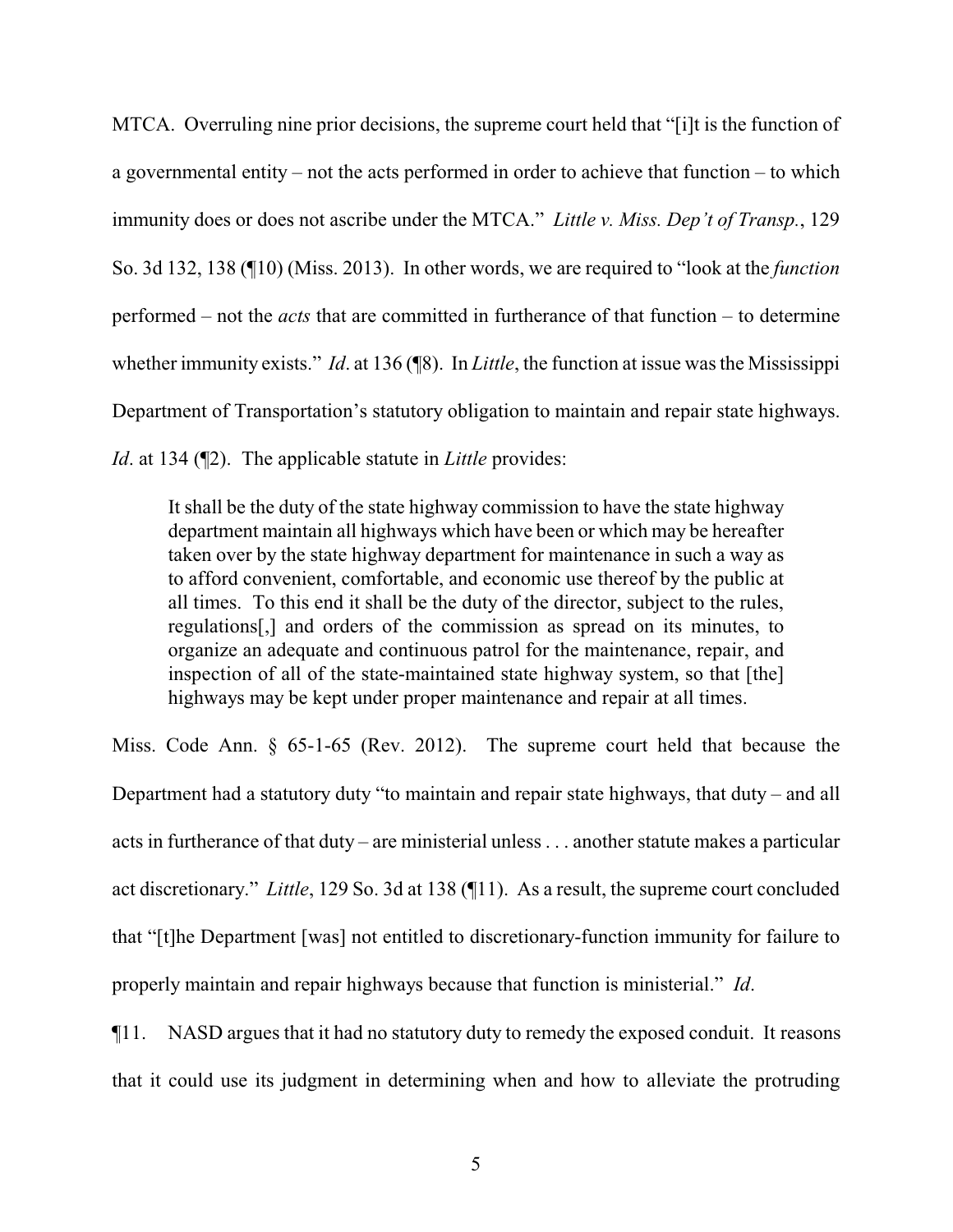conduit. But Bruce claims that Mississippi Code Annotated section 37-7-301(d) (Rev. 2013) supports her position that NASD had a ministerial duty to remedy the exposed conduit. We agree.

¶12. Section 37-7-301(d) states that a school board is "responsib[le] for the erection, repairing[,] and equipping of school facilities and . . . necessary school improvements[.]" Bruce's injuries were caused by the protruding conduit that powered the administrative building's sign and its architectural lighting. To prevent Bruce's injuries, NASD would have had to repair the protruding conduit. It is reasonable to conclude that the NASD administrative building is a "school facility." The conduit that powers the administrative building's sign and a portion of its external lighting, which is located immediately outside of the main entrance to the building, is an integral part of that "school facility."

¶13. Following *Little*, we find that because NASD has a statutory duty to repair a school facility, all acts in furtherance of that duty are ministerial. Furthermore, the repair of improperly protruding conduit that poses a safety hazard necessarily involves the repair of a school facility. It follows that NASD had a ministerial duty to repair the protruding conduit, and it is not entitled to discretionary immunity. Accordingly, the circuit court did not err when it refused to apply the discretionary-immunity exemption of the MTCA. There is no merit to this issue.

## II. DANGEROUS-CONDITION EXEMPTION

¶14. Next, NASD claims that it is immune from Bruce's claim under the dangerouscondition exemption of the MTCA as set forth in Mississippi Code Annotated section

6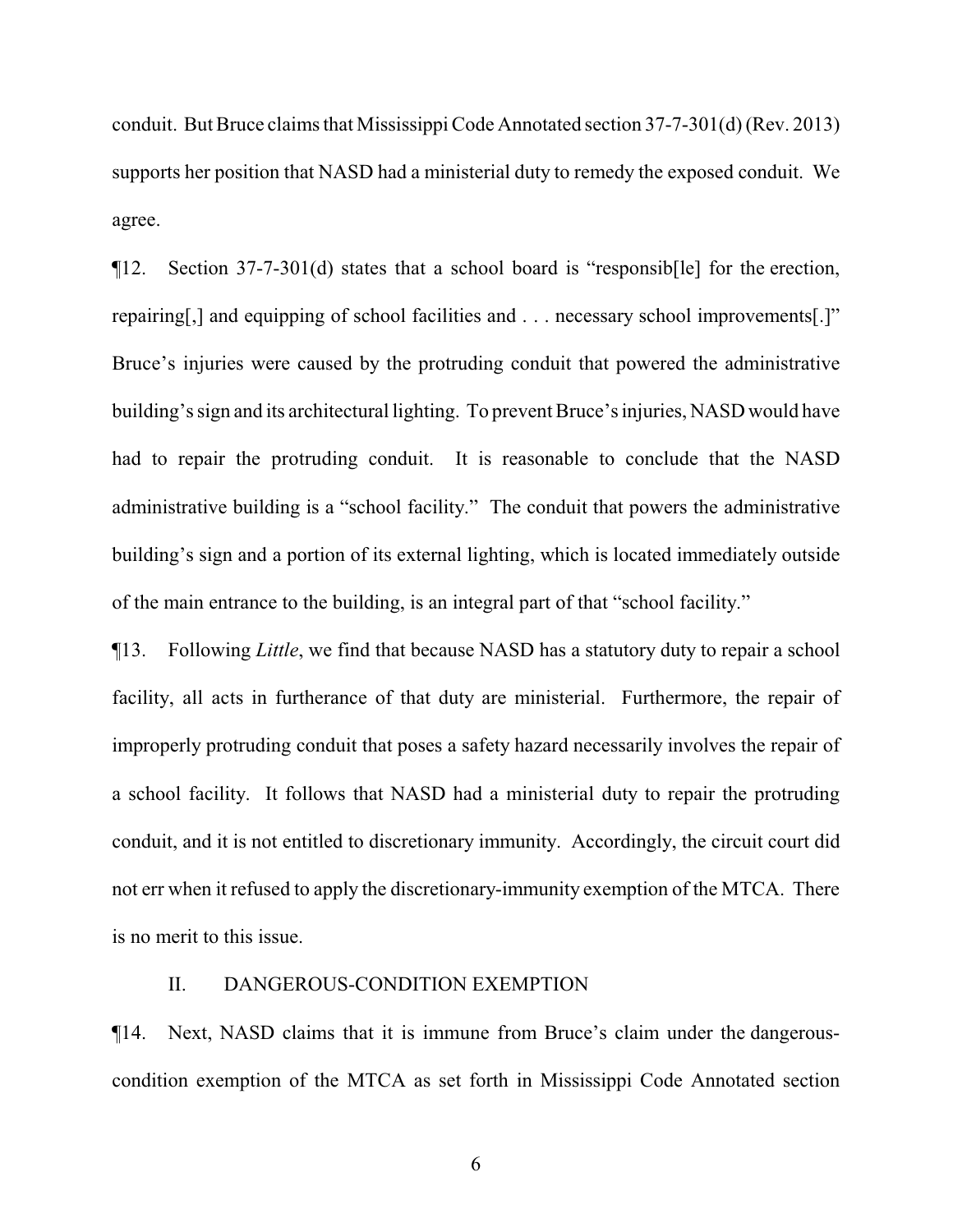11-46-9(1)(v) (Rev. 2012). Under section 11-46-9(1)(v), a governmental entity is immune from liability for a claim:

Arising out of an injury caused by a dangerous condition on property of the governmental entity that was not caused by the negligent or other wrongful conduct of an employee of the governmental entity or of which the governmental entity did not have notice, either actual or constructive, and adequate opportunity to protect or warn against; provided, however, that a governmental entity shall not be liable for the failure to warn of a dangerous condition which is obvious to one exercising due care[.]

The circuit court declined to find that NASD was entitled to immunity under the dangerouscondition exemption. Specifically, the circuit court – sitting as the fact-finder – concluded that "the dangerous condition of the conduit was not open and obvious, and . . . Bruce was not negligent." We agree with the circuit court's conclusion.

¶15. It was within the circuit court's discretion to find that the protruding conduit was a dangerous condition on NASD's property. It was in the vicinity of the entrance to the NASD administrative building. Dr. Barnett testified that the protruding conduit was a "slip, trip, and fall hazard." Additionally, there was testimony that the finish of the conduit was similar to the color of the surface of the driveway. The similarity between the finish of the conduit and the color of the driveway also supports the conclusion that it was not obvious to someone who was exercising due care.

¶16. To summarize, Bruce testified that she did not realize that the conduit was protruding above the surface of the concrete. Counsel for NASD repeatedly attempted to impeach her with her prior statements, but Bruce explained them. Substantial credible evidence supports the circuit court's conclusion that the protruding conduit was not open and obvious.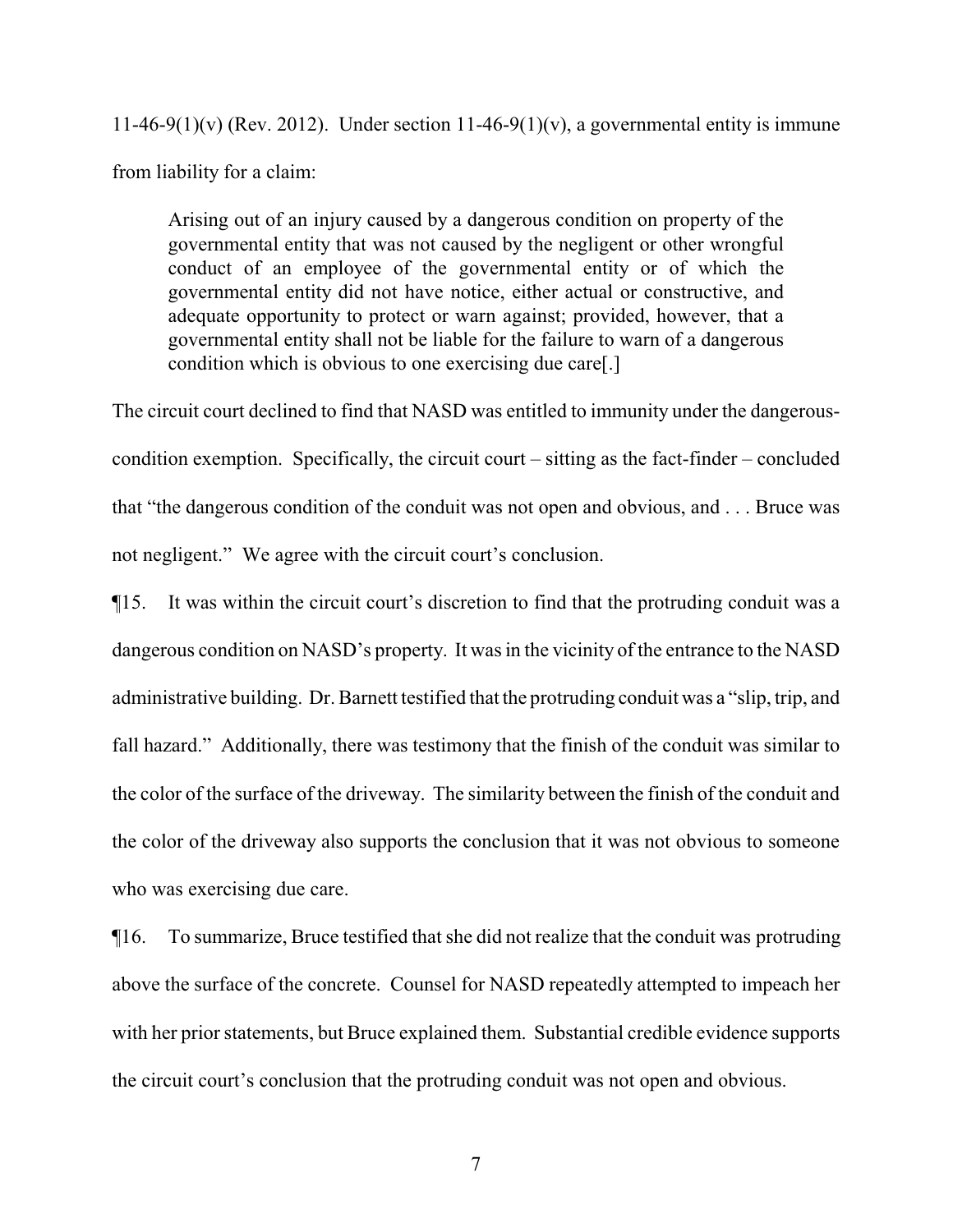¶17. Furthermore, there was substantial credible evidence that NASD had notice of the protruding conduit before Bruce tripped over it. Mamie Moore helped Bruce inside the building after she fell. Both Moore and Bruce testified that while theywere in the office, one employee stated that he and other employees knew about the protruding conduit. As discussed above, two NASD employees told a maintenance supervisor about the protruding conduit before Bruce tripped over it. It was within the circuit court's discretion to find that NASD had sufficient time to either repair the protruding conduit or warn people about it. Finally, there was no evidence that NASD placed a warning or caution sign near the protruding conduit, or took any other measures to warn people about the conduit. In light of the evidence before the circuit court, it did not abuse its discretion when it found that NASD was not entitled to immunity under the MTCA's dangerous-condition exemption. It follows that there is no merit to this issue.

# ¶18. **THE JUDGMENT OF THE ADAMS COUNTY CIRCUIT COURT IS AFFIRMED. ALL COSTS OF THIS APPEAL ARE ASSESSED TO THE APPELLANT.**

## **LEE, C.J., GRIFFIS, P.J., BARNES, ISHEE, CARLTON, MAXWELL, FAIR AND JAMES, JJ., CONCUR. IRVING, P.J., DISSENTS WITH SEPARATE WRITTEN OPINION.**

#### **IRVING, P.J., DISSENTING:**

¶19. Because I believe that the majority errs in its interpretation of what constitutes a school facility, I dissent. I would reverse and render the judgment of the circuit court, as I find no statutory mandate requiring school districts to repair conduits embedded in concrete driveways, when the sole purpose of the conduit is to provide an electrical current to light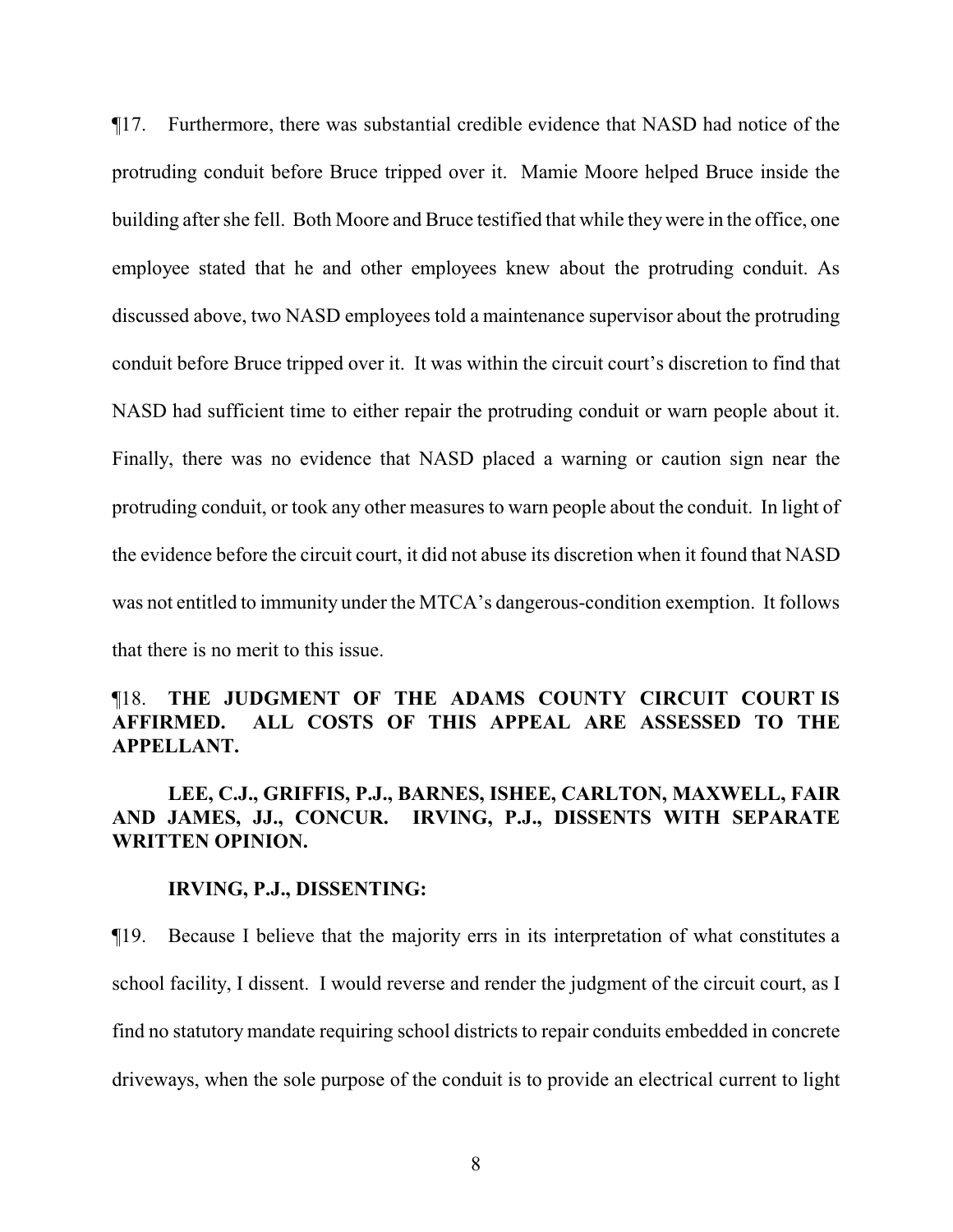a sign on the lawn of the school premises.

¶20. The statute that is the subject of the majority's peculiar construction is Mississippi Code Annotated section 37-7-301(d) (Rev. 2013), which provides that "[t]he school boards of all school districts shall have the following powers, authority[,] and duties in addition to all others imposed or granted by law, to wit: . . . responsibility for the erection, repairing, and equipping of school facilities and the making of necessary school improvements."

¶21. A plain reading of this statute shows that the only duty imposed is one to erect, repair, and equip school facilities, and to make necessary school improvements. It is clear that the concrete driveway provides only convenient ingress and egress to the school building and is not a school facility. And the conduit embedded in the driveway does not transform either the conduit or the driveway into a school facility simply because the conduit carries an electrical wire to an exterior sign identifying the school facility. Neither the concrete driveway, the embedded conduit in it, nor the lighted sign is a prerequisite to the school district's execution of its mission—to provide facilities for use in educating the boys and girls of the school district. It necessarily follows that I disagree with the majority's conclusion that the conduit is an integral part of the school facility. There is no statutory requirement that school districts erect signs identifying school facilities. Hence, it seems unreasonable and illogical to suggest that a school district that has no statutory duty to erect or place any kind of identifying signs on school property somehow becomes mandated to maintain the electrical conduit that provides electrical power to the sign that the school district, employing its discretionary authority, voluntarily places on school property.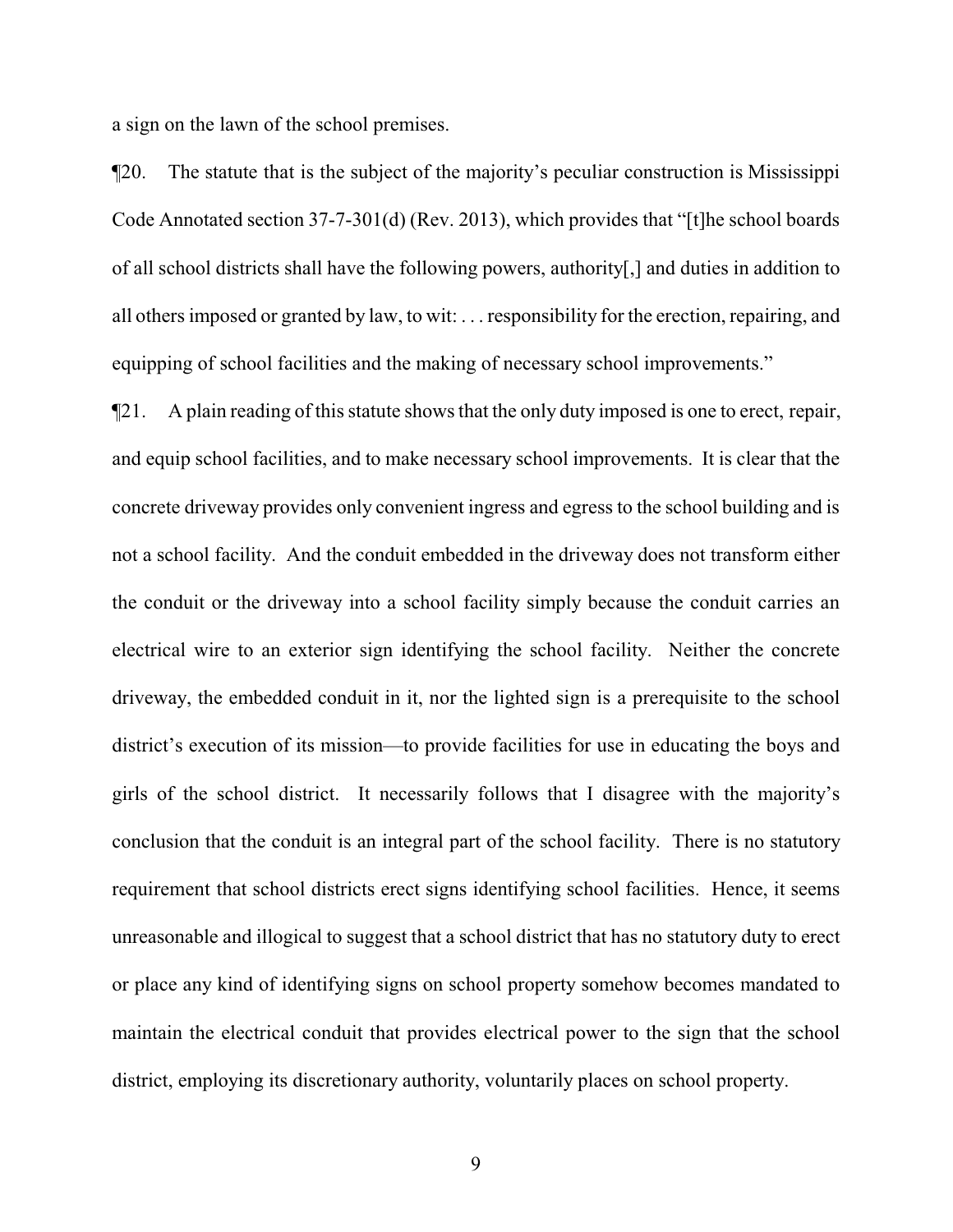¶22. The majority's interpretation of the phrase "school facility" is much too broad and is without statutory underpinning. I find that maintenance of the conduit within the concrete driveway was discretionary with NASD. "A duty is discretionary when it is not imposed by law and depends upon the judgment or choice of the government entity or its employee." *Miss. Transp. Comm'n v. Montgomery*, 80 So. 3d 789, 795 (¶19) (Miss. 2012) (citing *Miss. Dep't of Mental Health v. Hall*, 936 So. 2d 917, 924-25 (¶17) (Miss. 2006)). Accordingly, even if the government entity or its employee has not exercised due care in performing a duty, immunity is still granted when that duty is a discretionary one. *See* Miss. Code Ann.  $§ 11-46-9(1)(d)$  (Rev. 2012).

¶23. Consequently, NASD cannot be held liable for Bruce's injuries, as it is granted immunity under the Mississippi Code Annotated section 11-46-9(1)(d), which provides:

A governmental entity and its employees acting within the course and scope of their employment or duties shall not be liable for any claim . . . [b]ased upon the exercise or performance or the failure to exercise or perform a discretionary function or duty on the part of a governmental entity or employee thereof, *whether or not the discretion be abused*[.]

So even if NASD abused its discretion in not making timely repairs to the protruding conduit, it is still immune.

¶24. I see no need to discuss whether the dangerous-condition exemption applies on the basis that the protruding conduit was not open and obvious, because the facts here do not support the exemption—even if the protruding conduit was not open and obvious. The dangerous-condition exemption applies only if the dangerous condition—even if not open and obvious—"was not caused by the negligent or other wrongful conduct of an employee